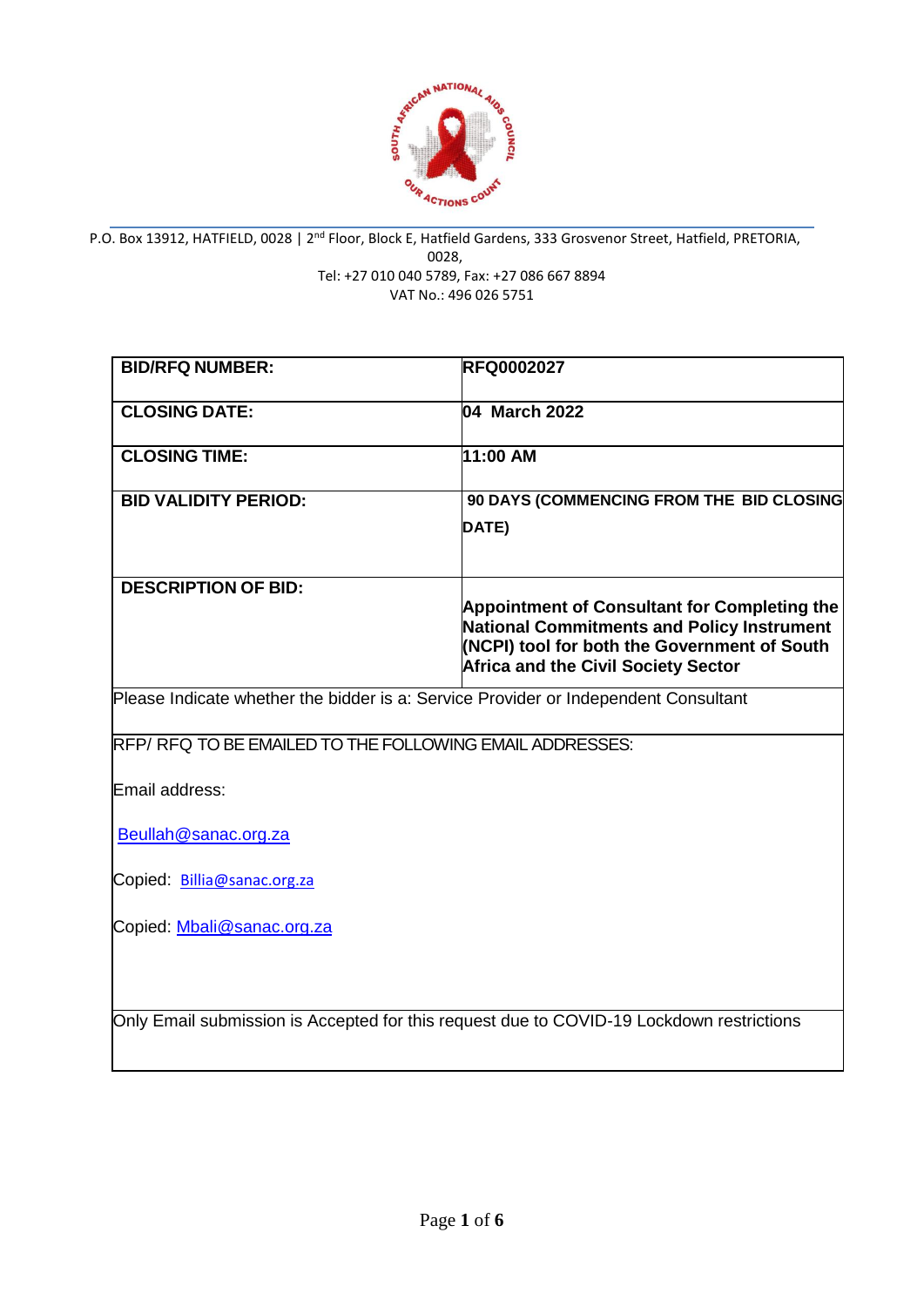## **TERMS OF REFERENCE FOR A CONSULTANT**

Completing the National Commitments and Policy Instrument (NCPI) tool for both the Government of South Africa and the Civil Society Sector

#### **I – Background**

The 2021 Political Declaration and the 2021-2026 UNAIDS strategy include some new indicators and policy questions to help in tracking issues on societal enablers and providing better information on the inequities around HIV. The 2021 Political Declaration was built on four previous Political Declarations, namely: The 2016 United Nations Political Declaration on HIV and AIDS: on the fast-track to accelerate the fight against HIV and to end the AIDS epidemic by 2030 adopted the United Nations General Assembly High-Level meeting on AIDS in June 2016; the 2011 Declaration of Commitment on HIV/AIDS; the 2006 Political Declaration on HIV/AIDS and the 2001 Political Declaration on HIV and AIDS. Member States unanimously adopted the 2001 Declaration at the United Nations General Assembly Special Session (UNGASS) on HIV/AIDS in 2001. The 2001 Declaration reflected global consensus on a comprehensive framework to achieve Millennium Development Goal 6: Halting and beginning to reverse the HIV epidemic by 2015. It recognised the need for multisectoral action on a range of fronts and addresses global, regional and country-level responses to prevent people from becoming newly infected with HIV, expand health-care access and mitigate the impact of the epidemic. The 2006 Political Declaration recognised the urgent need to achieve universal access to HIV treatment; care and support. The 2011 Political Declaration established 10 targets to intensify the efforts to eliminate HIV and AIDS.

The 2016 Political and Sustainable Development Goals focus on the next 15 years, with a renewed focus on integrating the global HIV response into the broader development agenda. Although governments have adopted the declarations, the vision extends far beyond the government sector to private industry and labour groups, faith based organisations, Non-Governmental Organisations (NGOs and other civil society entities, including those representing people living with HIV.

Policy monitoring has been a component of global AIDS reporting since 2003, and it has been implemented every two years, most recently in 2021 through the full NCPI and in 2020 through the interim NCPI. The time frame of submitting the NCPI every two years, reflects that changes to laws, policies and regulations are expected to occur slowly, and the need for more frequent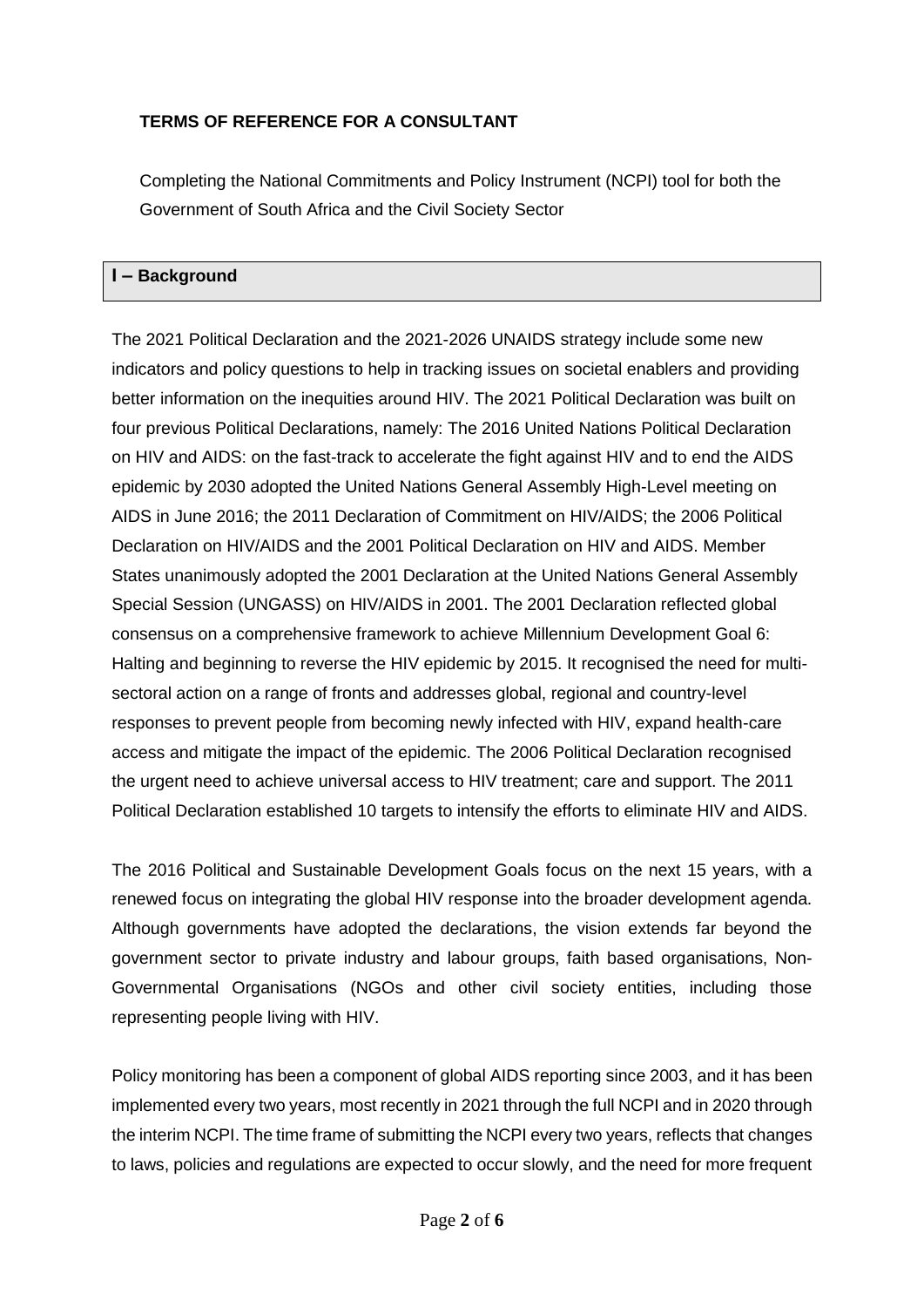monitoring may be limited. The NCPI is an integral component of the Global AIDS Monitoring (GAM) that aims to measure progress in developing and implementing policies, strategies and laws related to the HIV response by doing the following:

- Promoting consultation and dialogue between key stakeholders at the national level, especially government and civil society, to capture their perspectives on the AIDS response.
- Supporting countries in assessing the status of their HIV epidemic and response and identifying barriers, gaps and facilitators to strengthen the response.
- Collecting data on the policy and legal environment related to the AIDS response.

Based on extensive consultations, the NCPI questionnaire has been restructured and the questions revisited to reflect the global commitments in the 2021 United Nations (UN) Political Declaration on HIV and AIDS: Ending Inequalities and Getting on Track to End AIDS by 2030. The wording of some of the questions has been further refined based on experiences in previous reporting rounds and to reflect developments in policy recommendations and available technologies.

### **NCPI Structure**

The NCPI has two parts. Part A is to be completed by national authorities/government and Part B is to be completed by Civil Society and other Non-Governmental Partners involved in the national AIDS response. The questions in both Parts A and B are structured around the commitments in the 2021 Political Declaration.

#### **II – Scope of work**

The measurement tool for the Indicator on Government HIV and AIDS Policies shall be the NCPI questionnaires completed.

The methodology shall include desk review and key informant interviews. The National Commitment Policy Instrument questionnaire is divided in two parts which cover the following areas: Part A - to be administered to national authorities (government officials); and Part B to be administered to representatives from civil society organisations and other NGOs involved in the national AIDS response. **This consultant will specifically solicit responses for questions in both Parts A & B and also contribute to the compilation of the integrated (Both Parts A and B) NCPI narrative report.**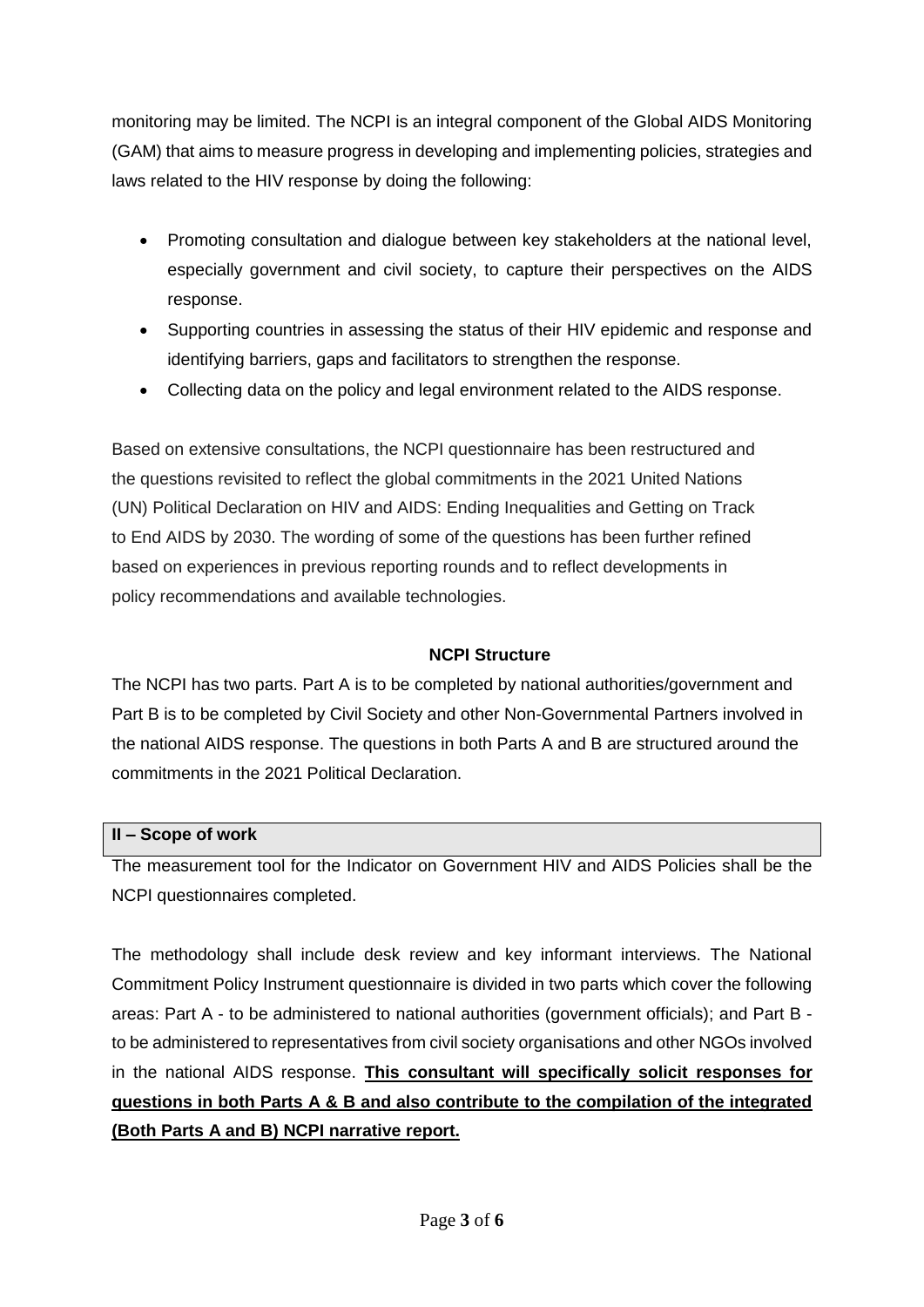The importance of the NCPI lies in the process of data collection and data reconciliation between different stakeholders, detailed analysis of the responses, and its use in strengthening the national HIV response. The NCPI process provides a unique opportunity for various stakeholders to take stock of progress and discuss what still needs to be done to support an effective and efficient HIV response. When completed in a truly collaborative manner, inviting appropriate representation and respecting different views, the NCPI process can play an important role in strengthening in-country collaboration and increasing shared ownership of the HIV response.

It is important to analyse the data for each of the NCPI sections and include a write-up in the narrative section of the Country Progress Report in terms of progress made in (a) policy, strategy and law development and (b) implementation of these in support of the country's HIV response. Comments on the agreements or discrepancies between overlapping questions in Parts A and B should also be included, as well as a trend analysis on the key NCPI data since 2003.

## **III - Consultancy Objectives and Expected Results**

#### **Overall Objective:**

Analyse the findings from the desk review of NCPI questionnaires administered (Part A - to government officials; Part B - to representatives from civil society organisations and other NGO partners involved in the national AIDS response) and from key informant interviews to determine the NCPI. **This consultant will specifically solicit responses for questions in both Parts A & B of the NCPI and also contribute to the compilation of the integrated (Both Parts A and B) NCPI narrative report**.

## **Specific Objectives:**

- $\checkmark$  Administer respective parts of the NCPI questionnaires to relevant Government Authorities, Stakeholders, NGO partners and the civil society.
- $\checkmark$  Analyse findings from the questionnaires and complement them with key informant interviews
- $\checkmark$  Participate in consultations based on the draft report
- $\checkmark$  Compile a brief narrative report outlining the findings of the NCPI responses and desk review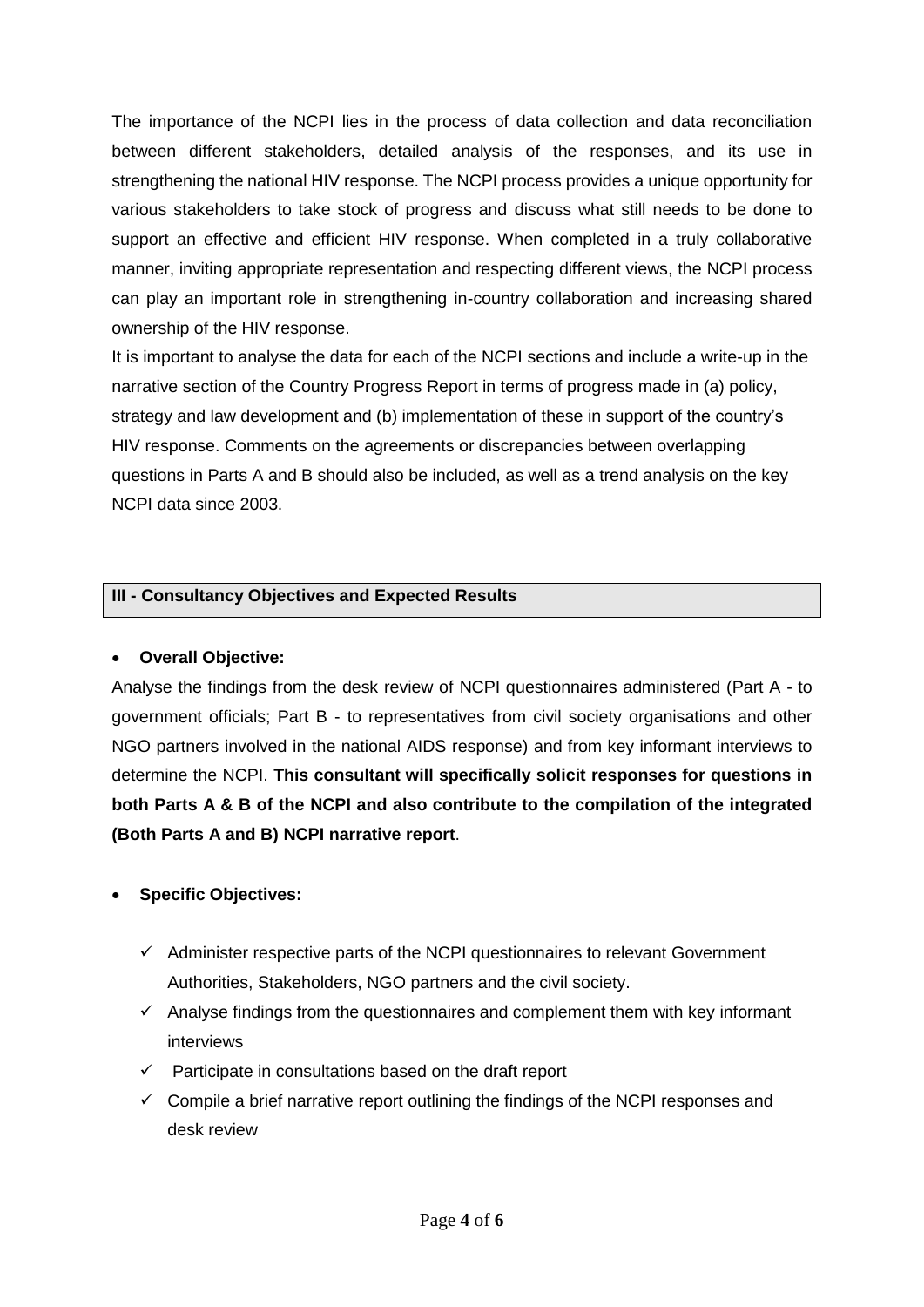### **Deliverables**

- **Consolidate NCPI responses for both Parts A and B.**
- Draft NCPI Narrative Report for components administered to the civil society, government departments and relevant Stakeholders and NGO partners.
- **Present the draft report and responses to respondents of both Parts A and b of the** NCPI questionnaire.
- Incorporate inputs from all respondents and submit the final NCPI narrative report and corresponding responses to SANAC Strategic Information Unit.

#### **IV – Conditions for consultancy**

**Duration of work:** 30 days during mid-February and mid-March 2022

**Management of consultancy:** the consultants will work in cooperation with the SANAC National Strategic Information (SI) Unit.

Close consultation and collaboration is expected with relevant stakeholder such as the Department of Health and Civil Society Leadership.

### **Profile of the consultant**

- **Competencies:**
	- o Monitoring and Evaluation of AIDS programmes
	- o Background in and knowledge of the South African National HIV/AIDS response
	- o Knowledge of the Political Declarations on the response to HIV and AIDS
	- o Knowledge of HIV and AIDS policies and strategies in the South African context
- **Experience:**

#### National Consultants

o Master's Degree or higher in Public Health or related field